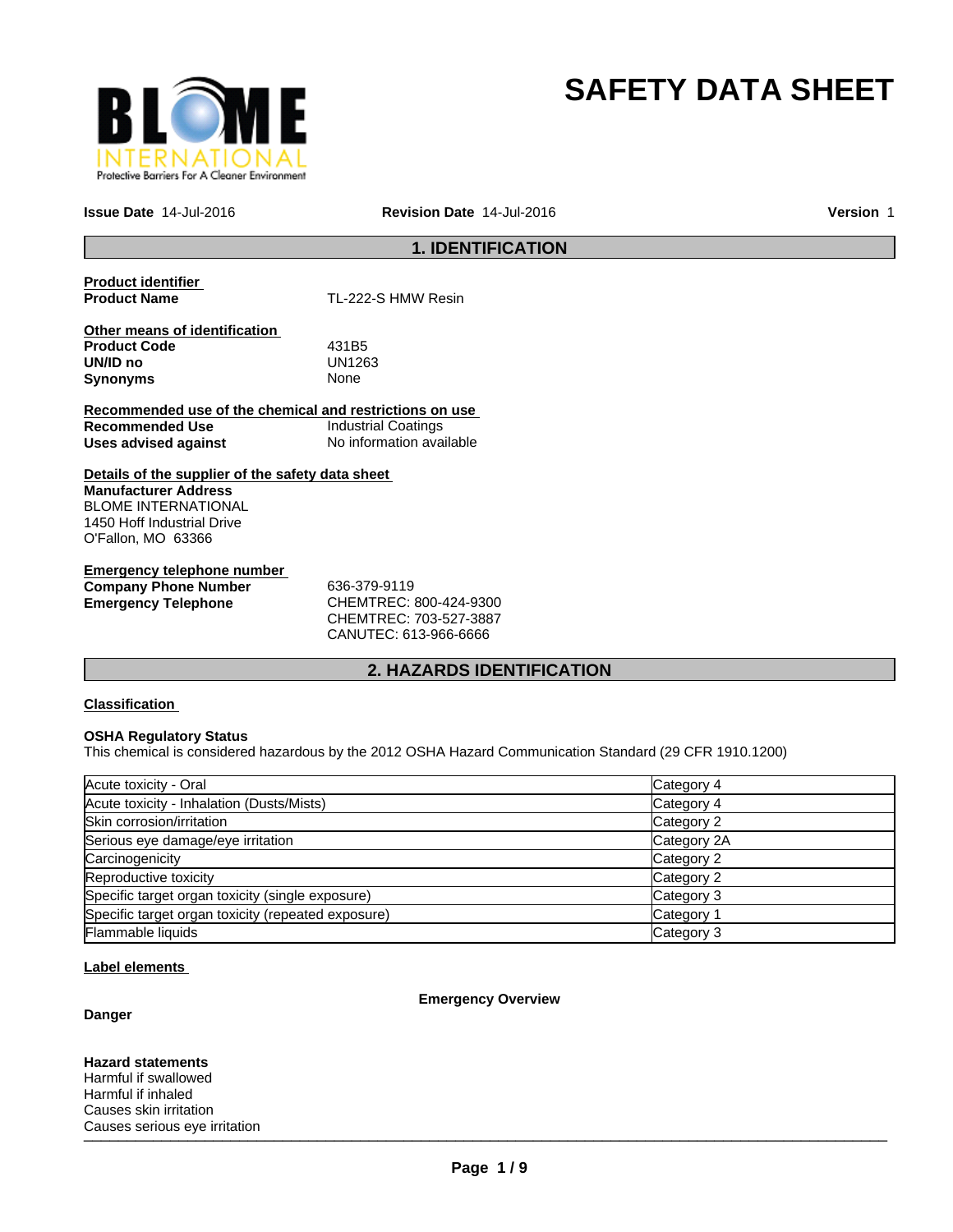Suspected of causing cancer Suspected of damaging fertility or the unborn child May cause respiratory irritation. May cause drowsiness or dizziness Causes damage to organs through prolonged or repeated exposure Flammable liquid and vapor



 $\overline{\phantom{a}}$  ,  $\overline{\phantom{a}}$  ,  $\overline{\phantom{a}}$  ,  $\overline{\phantom{a}}$  ,  $\overline{\phantom{a}}$  ,  $\overline{\phantom{a}}$  ,  $\overline{\phantom{a}}$  ,  $\overline{\phantom{a}}$  ,  $\overline{\phantom{a}}$  ,  $\overline{\phantom{a}}$  ,  $\overline{\phantom{a}}$  ,  $\overline{\phantom{a}}$  ,  $\overline{\phantom{a}}$  ,  $\overline{\phantom{a}}$  ,  $\overline{\phantom{a}}$  ,  $\overline{\phantom{a}}$ 

**Appearance** viscous **Physical state** liquid **Odor** Strong Aromatic

# **Precautionary Statements - Prevention**

Obtain special instructions before use Do not handle until all safety precautions have been read and understood Use personal protective equipment as required Wash face, hands and any exposed skin thoroughly after handling Do not eat, drink or smoke when using this product Use only outdoors or in a well-ventilated area Do not breathe dust/fume/gas/mist/vapors/spray Keep away from heat/sparks/open flames/hot surfaces. - No smoking Keep container tightly closed Use explosion-proof electrical/ ventilating / lighting/ mixing / equipment Use only non-sparking tools Take precautionary measures against static discharge Keep cool

#### **Precautionary Statements - Response**

IF exposed or concerned: Get medical advice/attention IF IN EYES: Rinse cautiously with water for several minutes. Remove contact lenses, if present and easy to do. Continue rinsing If eye irritation persists: Get medical advice/attention IF ON SKIN (or hair): Remove/Take off immediately all contaminated clothing. Rinse skin with water/shower If skin irritation occurs: Get medical advice/attention Wash contaminated clothing before reuse IF INHALED: Remove victim to fresh air and keep at rest in a position comfortable for breathing IF SWALLOWED: Call a POISON CENTER or doctor/physician if you feel unwell Rinse mouth In case of fire: Use CO2, dry chemical, or foam for extinction

#### **Precautionary Statements - Storage**

Store locked up Store in a well-ventilated place. Keep container tightly closed

#### **Precautionary Statements - Disposal**

Dispose of contents/container to an approved waste disposal plant

#### **Hazards not otherwise classified (HNOC)**

Not applicable

#### **Other Information**

Very toxic to aquatic life with long lasting effects. Very toxic to aquatic life.

#### **Unknown acute toxicity**

63% of the mixture consists of ingredient(s) of unknown toxicity

# **3. COMPOSITION/INFORMATION ON INGREDIENTS**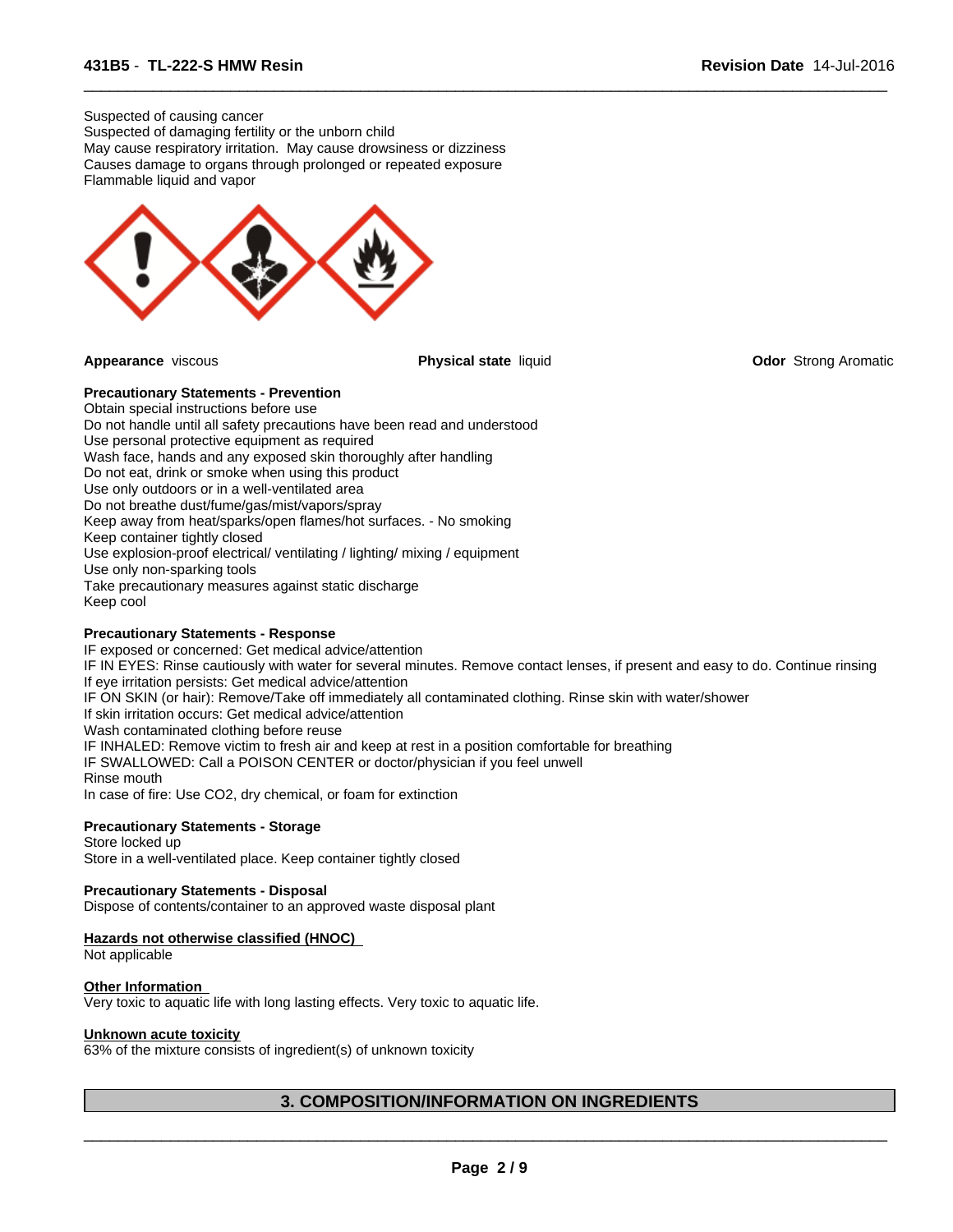#### **Substance**

Not applicable

#### **Mixture**

| <b>Chemical Name</b> | <b>CAS No</b>                                                                                                 | Weight-%  |
|----------------------|---------------------------------------------------------------------------------------------------------------|-----------|
| Vinyl Ester Resin *  | Proprietary                                                                                                   | $30 - 60$ |
| Styrene <sup>*</sup> | 100-42-5                                                                                                      | $15 - 40$ |
| Graphite *           | 7782-42-5                                                                                                     | $10 - 30$ |
| Titanium dioxide *   | 13463-67-7                                                                                                    | - 5       |
|                      | . ₩The concert a concertainty for a contaction) of contact this action to a contillated to a standard concert |           |

 $\overline{\phantom{a}}$  ,  $\overline{\phantom{a}}$  ,  $\overline{\phantom{a}}$  ,  $\overline{\phantom{a}}$  ,  $\overline{\phantom{a}}$  ,  $\overline{\phantom{a}}$  ,  $\overline{\phantom{a}}$  ,  $\overline{\phantom{a}}$  ,  $\overline{\phantom{a}}$  ,  $\overline{\phantom{a}}$  ,  $\overline{\phantom{a}}$  ,  $\overline{\phantom{a}}$  ,  $\overline{\phantom{a}}$  ,  $\overline{\phantom{a}}$  ,  $\overline{\phantom{a}}$  ,  $\overline{\phantom{a}}$ 

\*The exact percentage (concentration) of composition has been withheld as a trade secret.

#### **4. FIRST AID MEASURES**

#### **Description of first aid measures**

|                                                             | <b>5. FIRE-FIGHTING MEASURES</b>                                                                                                                                                                                                               |
|-------------------------------------------------------------|------------------------------------------------------------------------------------------------------------------------------------------------------------------------------------------------------------------------------------------------|
| Note to physicians                                          | Treat symptomatically.                                                                                                                                                                                                                         |
|                                                             | Indication of any immediate medical attention and special treatment needed                                                                                                                                                                     |
| <b>Symptoms</b>                                             | May cause redness and tearing of the eyes. Coughing and/ or wheezing. May cause skin<br>irritation. Drowsiness. Dizziness.                                                                                                                     |
| Most important symptoms and effects, both acute and delayed |                                                                                                                                                                                                                                                |
| Self-protection of the first aider                          | Remove all sources of ignition. Use personal protective equipment as required.                                                                                                                                                                 |
| Ingestion                                                   | Call a physician or poison control center immediately. Do not induce vomiting without<br>medical advice. Rinse mouth. Never give anything by mouth to an unconscious person.                                                                   |
| <b>Inhalation</b>                                           | Remove to fresh air. Call a physician. If breathing is irregular or stopped, administer<br>artificial respiration. Avoid direct contact with skin. Use barrier to give mouth-to-mouth<br>resuscitation. If symptoms persist, call a physician. |
| <b>Skin contact</b>                                         | Wash off immediately with soap and plenty of water while removing all contaminated<br>clothes and shoes. Wash contaminated clothing before reuse. If skin irritation persists, call<br>a physician.                                            |
| Eye contact                                                 | Immediately flush with plenty of water. After initial flushing, remove any contact lenses and<br>continue flushing for at least 15 minutes. Keep eye wide open while rinsing. If symptoms<br>persist, call a physician.                        |
| <b>General advice</b>                                       | In case of accident or unwellness, seek medical advice immediately (show directions for<br>use or safety data sheet if possible). If symptoms persist, call a physician.                                                                       |
|                                                             |                                                                                                                                                                                                                                                |

# **Suitable extinguishing media**

Use extinguishing measures that are appropriate to local circumstances and the surrounding environment. Dry chemical, CO2, sand, earth, water spray or regular foam.

**Unsuitable extinguishing media** Do not use a solid water stream as it may scatter and spread fire.

# **Specific hazards arising from the chemical**

Flammable. Thermal decomposition can lead to release of irritating and toxic gases and vapors.

**Hazardous combustion products**Carbon monoxide. Carbon dioxide (CO2).

**Explosion data** 

**Sensitivity to Mechanical Impact** None.

**Sensitivity to Static Discharge** May be ignited by heat, sparks or flames.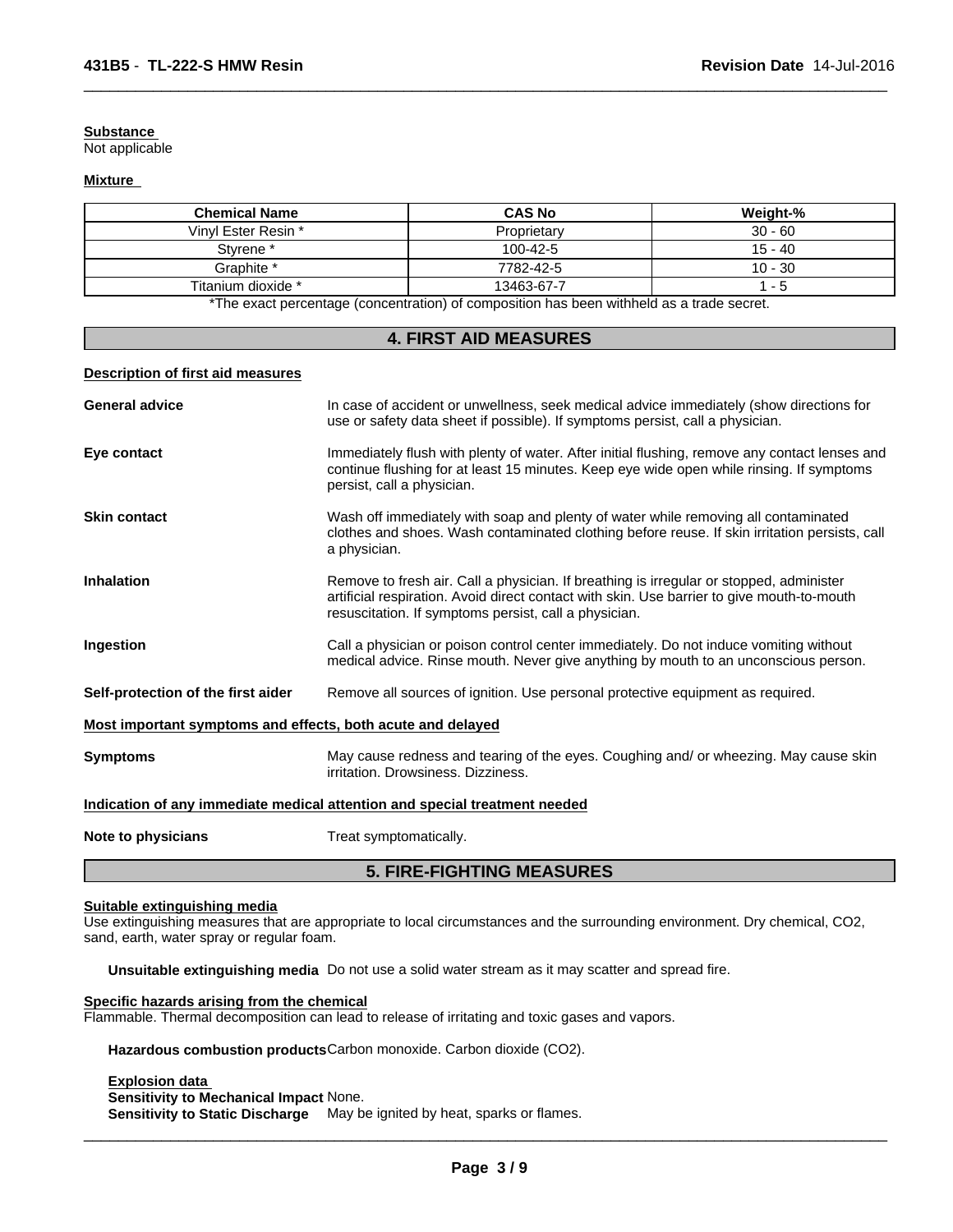#### **Protective equipment and precautions for firefighters**

As in any fire, wear self-contained breathing apparatus pressure-demand, MSHA/NIOSH (approved or equivalent) and full protective gear. Burning produces heavy smoke. Avoid runoff to waterways and sewers.

 $\overline{\phantom{a}}$  ,  $\overline{\phantom{a}}$  ,  $\overline{\phantom{a}}$  ,  $\overline{\phantom{a}}$  ,  $\overline{\phantom{a}}$  ,  $\overline{\phantom{a}}$  ,  $\overline{\phantom{a}}$  ,  $\overline{\phantom{a}}$  ,  $\overline{\phantom{a}}$  ,  $\overline{\phantom{a}}$  ,  $\overline{\phantom{a}}$  ,  $\overline{\phantom{a}}$  ,  $\overline{\phantom{a}}$  ,  $\overline{\phantom{a}}$  ,  $\overline{\phantom{a}}$  ,  $\overline{\phantom{a}}$ 

|                                                              | <b>6. ACCIDENTAL RELEASE MEASURES</b>                                                                                                                                                                                                                                                                                                                                                                                                                |
|--------------------------------------------------------------|------------------------------------------------------------------------------------------------------------------------------------------------------------------------------------------------------------------------------------------------------------------------------------------------------------------------------------------------------------------------------------------------------------------------------------------------------|
|                                                              | Personal precautions, protective equipment and emergency procedures                                                                                                                                                                                                                                                                                                                                                                                  |
| <b>Personal precautions</b>                                  | Remove all sources of ignition. Evacuate personnel to safe areas. Ensure adequate<br>ventilation, especially in confined areas. Use personal protective equipment as required.<br>Keep people away from and upwind of spill/leak.                                                                                                                                                                                                                    |
| <b>Environmental precautions</b>                             |                                                                                                                                                                                                                                                                                                                                                                                                                                                      |
| <b>Environmental precautions</b>                             | Prevent further leakage or spillage if safe to do so. Prevent product from entering drains. Do<br>not flush into surface water or sanitary sewer system.                                                                                                                                                                                                                                                                                             |
| Methods and material for containment and cleaning up         |                                                                                                                                                                                                                                                                                                                                                                                                                                                      |
| <b>Methods for containment</b>                               | Prevent further leakage or spillage if safe to do so.                                                                                                                                                                                                                                                                                                                                                                                                |
| Methods for cleaning up                                      | Dam up. Soak up with inert absorbent material. Pick up and transfer to properly labeled<br>containers.                                                                                                                                                                                                                                                                                                                                               |
|                                                              | 7. HANDLING AND STORAGE                                                                                                                                                                                                                                                                                                                                                                                                                              |
| <b>Precautions for safe handling</b>                         |                                                                                                                                                                                                                                                                                                                                                                                                                                                      |
| Advice on safe handling                                      | Ensure adequate ventilation, especially in confined areas. Keep away from heat, sparks,<br>flame and other sources of ignition (i.e., pilot lights, electric motors and static electricity).<br>Take precautionary measures against static discharges. Use spark-proof tools and<br>explosion-proof equipment. Use with local exhaust ventilation. Use personal protective<br>equipment as required. Do not breathe dust/fume/gas/mist/vapors/spray. |
| Conditions for safe storage, including any incompatibilities |                                                                                                                                                                                                                                                                                                                                                                                                                                                      |
| <b>Storage Conditions</b>                                    | Keep tightly closed in a dry and cool place. Keep in properly labeled containers. Keep away<br>from heat, sparks, flame and other sources of ignition (i.e., pilot lights, electric motors and<br>static electricity). Keep containers tightly closed in a cool, well-ventilated place.                                                                                                                                                              |
| Incompatible materials                                       | Strong acids. Strong bases. Strong oxidizing agents.                                                                                                                                                                                                                                                                                                                                                                                                 |
|                                                              | 8. EXPOSURE CONTROLS/PERSONAL PROTECTION                                                                                                                                                                                                                                                                                                                                                                                                             |

# **Control parameters**

# **Exposure Guidelines** .

| <b>Chemical Name</b> | <b>ACGIH TLV</b>                 | <b>OSHA PEL</b>                                                                            | <b>NIOSH IDLH</b>                                                                          |  |
|----------------------|----------------------------------|--------------------------------------------------------------------------------------------|--------------------------------------------------------------------------------------------|--|
| Styrene              | STEL: 40 ppm                     | TWA: 100 ppm                                                                               | IDLH: 700 ppm                                                                              |  |
| 100-42-5             | TWA: 20 ppm                      | Ceiling: 200 ppm                                                                           | TWA: 50 ppm                                                                                |  |
|                      |                                  |                                                                                            | TWA: $215 \text{ mg/m}^3$                                                                  |  |
|                      |                                  |                                                                                            | STEL: 100 ppm                                                                              |  |
|                      |                                  |                                                                                            | STEL: $425 \text{ mg/m}^3$                                                                 |  |
| Graphite             |                                  | TWA: $2 \text{ mg/m}^3$ respirable fraction TWA: 15 mg/m <sup>3</sup> total dust synthetic | IDLH: 1250 mg/m <sup>3</sup>                                                               |  |
| 7782-42-5            | all forms except graphite fibers |                                                                                            | TWA: 5 mg/m <sup>3</sup> respirable fraction TWA: 2.5 mg/m <sup>3</sup> natural respirable |  |
|                      |                                  | synthetic                                                                                  | dust                                                                                       |  |
|                      |                                  | TWA: 15 mppcf natural                                                                      |                                                                                            |  |
| Titanium dioxide     | TWA: $10 \text{ mg/m}^3$         | TWA: $15 \text{ mg/m}^3$ total dust                                                        | IDLH: $5000 \text{ mg/m}^3$                                                                |  |
| 13463-67-7           |                                  |                                                                                            |                                                                                            |  |

*NIOSH IDLH Immediately Dangerous to Life or Health*

#### **Appropriate engineering controls**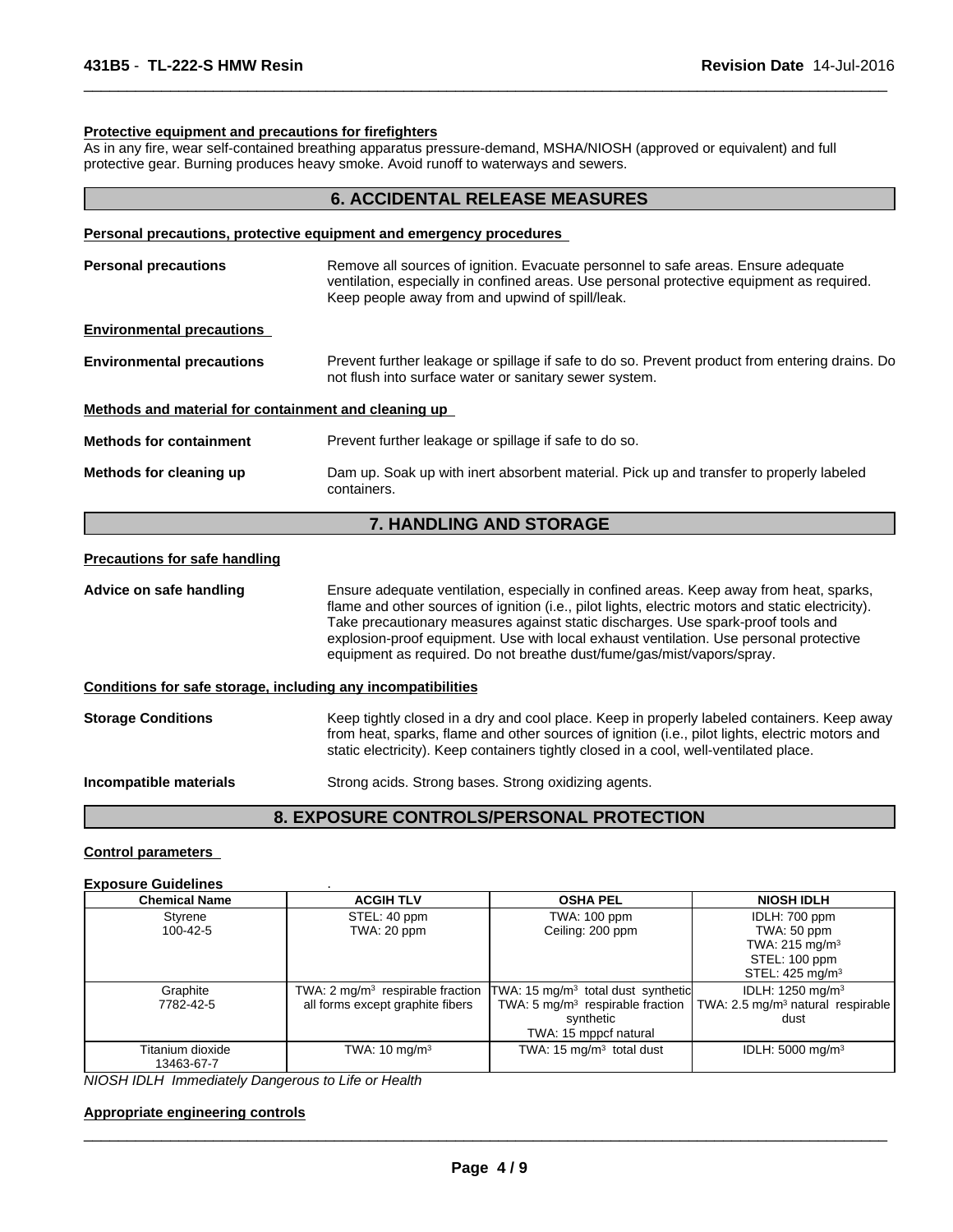| <b>Engineering Controls</b>           | <b>Showers</b><br>Eyewash stations<br>Ventilation systems.                                                                                                                                                                                                                                                                       |
|---------------------------------------|----------------------------------------------------------------------------------------------------------------------------------------------------------------------------------------------------------------------------------------------------------------------------------------------------------------------------------|
|                                       | Individual protection measures, such as personal protective equipment                                                                                                                                                                                                                                                            |
| Eye/face protection                   | Wear safety glasses with side shields (or goggles).                                                                                                                                                                                                                                                                              |
| Skin and body protection              | Wear protective gloves and protective clothing.                                                                                                                                                                                                                                                                                  |
| <b>Respiratory protection</b>         | If exposure limits are exceeded or irritation is experienced, NIOSH/MSHA approved<br>respiratory protection should be worn. Positive-pressure supplied air respirators may be<br>required for high airborne contaminant concentrations. Respiratory protection must be<br>provided in accordance with current local regulations. |
| <b>General Hygiene Considerations</b> | Handle in accordance with good industrial hygiene and safety practice. When using do not<br>eat, drink or smoke. Regular cleaning of equipment, work area and clothing is<br>recommended.                                                                                                                                        |

 $\overline{\phantom{a}}$  ,  $\overline{\phantom{a}}$  ,  $\overline{\phantom{a}}$  ,  $\overline{\phantom{a}}$  ,  $\overline{\phantom{a}}$  ,  $\overline{\phantom{a}}$  ,  $\overline{\phantom{a}}$  ,  $\overline{\phantom{a}}$  ,  $\overline{\phantom{a}}$  ,  $\overline{\phantom{a}}$  ,  $\overline{\phantom{a}}$  ,  $\overline{\phantom{a}}$  ,  $\overline{\phantom{a}}$  ,  $\overline{\phantom{a}}$  ,  $\overline{\phantom{a}}$  ,  $\overline{\phantom{a}}$ 

# **9. PHYSICAL AND CHEMICAL PROPERTIES**

## **Information on basic physical and chemical properties**

| <b>Physical state</b>            | liquid                   |                                  |                        |
|----------------------------------|--------------------------|----------------------------------|------------------------|
| Appearance                       | viscous                  | Odor                             | <b>Strong Aromatic</b> |
| <b>Color</b>                     | black                    | <b>Odor threshold</b>            | $<$ 1 ppm              |
| <b>Property</b>                  | <b>Values</b>            | Remarks • Method                 |                        |
| рH                               | No information available |                                  |                        |
| Melting point / freezing point   | No information available |                                  |                        |
| Boiling point / boiling range    | 115 °C / 239 °F          |                                  |                        |
| <b>Flash point</b>               | 27 °C / 80 °F            | Pensky-Martens Closed Cup (PMCC) |                        |
| <b>Evaporation rate</b>          | 1                        |                                  |                        |
| Flammability (solid, gas)        | No information available |                                  |                        |
| <b>Flammability Limit in Air</b> |                          |                                  |                        |
| <b>Upper flammability limit:</b> | 1.1%                     |                                  |                        |
| Lower flammability limit:        | 6.6%                     |                                  |                        |
| Vapor pressure                   | 0.57 kPa                 | @ 20 °C                          |                        |
| Vapor density                    | >1                       |                                  |                        |
| <b>Relative density</b>          | 1.3                      |                                  |                        |
| <b>Water solubility</b>          | Insoluble in water       |                                  |                        |
| Solubility in other solvents     | No information available |                                  |                        |
| <b>Partition coefficient</b>     | No information available |                                  |                        |
| <b>Autoignition temperature</b>  | No information available |                                  |                        |
| <b>Decomposition temperature</b> | No information available |                                  |                        |
| <b>Kinematic viscosity</b>       | $> 1000$ mm2/s           | @ 40 °C                          |                        |
| <b>Dynamic viscosity</b>         | No information available |                                  |                        |
| <b>Explosive properties</b>      | Not an explosive         |                                  |                        |
| <b>Oxidizing properties</b>      | Not applicable           |                                  |                        |
| <b>Other Information</b>         |                          |                                  |                        |
| <b>Softening point</b>           | No information available |                                  |                        |
| <b>Molecular weight</b>          | No information available |                                  |                        |
| <b>VOC Content (%)</b>           | No information available |                                  |                        |
| <b>Density</b>                   | No information available |                                  |                        |
| <b>Bulk density</b>              | No information available |                                  |                        |
|                                  |                          |                                  |                        |

# **10. STABILITY AND REACTIVITY**

#### **Reactivity**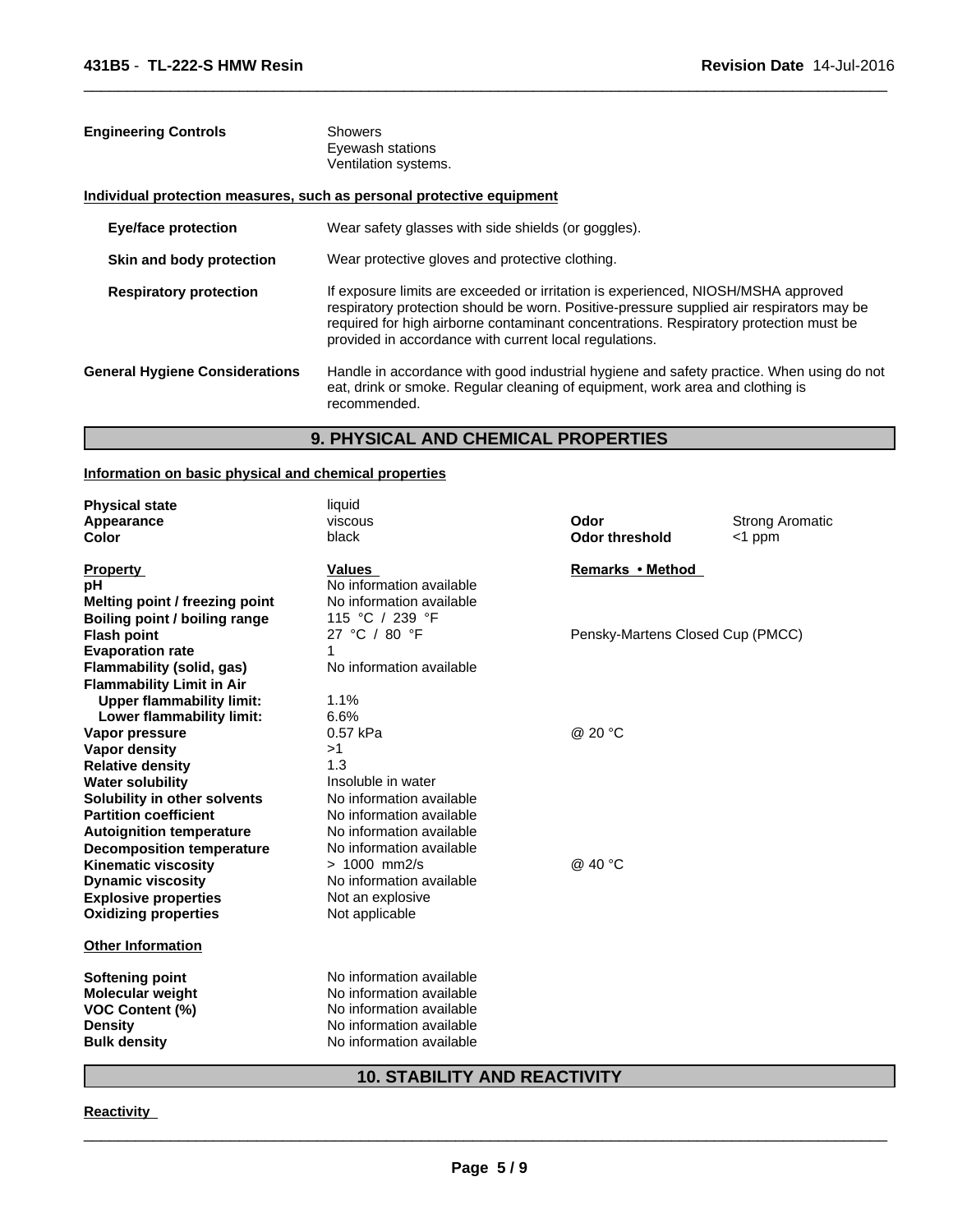No data available

#### **Chemical stability** Stable under recommended storage conditions. **Possibility of Hazardous Reactions** None under normal processing. **Hazardous polymerization** Hazardous polymerization may occur.

**Conditions to avoid** Heat, flames and sparks. **Incompatible materials** Strong acids. Strong bases. Strong oxidizing agents. **Hazardous Decomposition Products** Thermal decomposition can lead to release of irritating and toxic gases and vapors. Carbon monoxide. Carbon dioxide (CO2).

## **11. TOXICOLOGICAL INFORMATION**

 $\overline{\phantom{a}}$  ,  $\overline{\phantom{a}}$  ,  $\overline{\phantom{a}}$  ,  $\overline{\phantom{a}}$  ,  $\overline{\phantom{a}}$  ,  $\overline{\phantom{a}}$  ,  $\overline{\phantom{a}}$  ,  $\overline{\phantom{a}}$  ,  $\overline{\phantom{a}}$  ,  $\overline{\phantom{a}}$  ,  $\overline{\phantom{a}}$  ,  $\overline{\phantom{a}}$  ,  $\overline{\phantom{a}}$  ,  $\overline{\phantom{a}}$  ,  $\overline{\phantom{a}}$  ,  $\overline{\phantom{a}}$ 

#### **Information on likely routes of exposure**

#### **Product Information**

**Inhalation** Irritating to respiratory system. May cause drowsiness or dizziness. Harmful by inhalation. **Eye contact I**rritating to eyes. **Skin contact Irritating to skin. Ingestion** Harmful if swallowed.

| <b>Chemical Name</b> | Oral LD50            | Dermal LD50 | <b>Inhalation LC50</b> |
|----------------------|----------------------|-------------|------------------------|
| Styrene              | $= 1000$ mg/kg (Rat) |             | = 11.7 mg/L (Rat) 4 h  |
| 100-42-5             |                      |             |                        |
| Titanium dioxide     | > 10000 mg/kg (Rat)  |             |                        |
| 13463-67-7           |                      |             |                        |

#### **Information on toxicological effects**

**Symptoms** Vapors may cause drowsiness and dizziness. Coughing and/ or wheezing. May cause skin irritation. May cause redness and tearing of the eyes.

#### **Delayed and immediate effects as well as chronic effects from short and long-term exposure**

| <b>Sensitization</b>   |              | Based on available data, the classification criteria are not met.                                 |                                                                                |             |  |  |  |
|------------------------|--------------|---------------------------------------------------------------------------------------------------|--------------------------------------------------------------------------------|-------------|--|--|--|
| Germ cell mutagenicity |              | Based on available data, the classification criteria are not met.                                 |                                                                                |             |  |  |  |
| Carcinogenicity        |              | This product contains titanium dioxide which is classified as a possible carcinogen when          |                                                                                |             |  |  |  |
|                        |              | present as respirable dust. This is not relevant for this product since it is a liquid. The table |                                                                                |             |  |  |  |
|                        |              |                                                                                                   | below indicates whether each agency has listed any ingredient as a carcinogen. |             |  |  |  |
| <b>Chemical Name</b>   | <b>ACGIH</b> | <b>IARC</b>                                                                                       | <b>NTP</b>                                                                     | <b>OSHA</b> |  |  |  |

| <b>Chemical Name</b>           | ACGIH | IARC     | NTP                    | OSHA |
|--------------------------------|-------|----------|------------------------|------|
| Styrene                        |       | Group 2B | Reasonably Anticipated |      |
| 100-42-5                       |       |          |                        |      |
| Titanium dioxide<br>13463-67-7 |       | Group 2B |                        |      |

*IARC (International Agency for Research on Cancer)*

*Group 2B - Possibly Carcinogenic to Humans*

*NTP (National Toxicology Program)*

*Reasonably Anticipated - Reasonably Anticipated to be a Human Carcinogen*

*OSHA (Occupational Safety and Health Administration of the US Department of Labor)*

*X - Present*

| city |  | Product is or contains a chemical which is a known or suspected reproductive hazard. |  |  |
|------|--|--------------------------------------------------------------------------------------|--|--|
|      |  |                                                                                      |  |  |

**Reproductive toxicity<br><b>STOT** - single exposure Respiratory system. Central nervous system. **STOT - repeate** 

| Based on available data, the classification criteria are not met. |
|-------------------------------------------------------------------|
|                                                                   |

**Chronic toxicity** Avoid repeated exposure. May cause adverse liver effects. Contains a known or suspected reproductive toxin.

**Target Organ Effects** Central nervous system, Eyes, liver, lungs, Reproductive System, Respiratory system, Skin,  $\overline{\phantom{a}}$  ,  $\overline{\phantom{a}}$  ,  $\overline{\phantom{a}}$  ,  $\overline{\phantom{a}}$  ,  $\overline{\phantom{a}}$  ,  $\overline{\phantom{a}}$  ,  $\overline{\phantom{a}}$  ,  $\overline{\phantom{a}}$  ,  $\overline{\phantom{a}}$  ,  $\overline{\phantom{a}}$  ,  $\overline{\phantom{a}}$  ,  $\overline{\phantom{a}}$  ,  $\overline{\phantom{a}}$  ,  $\overline{\phantom{a}}$  ,  $\overline{\phantom{a}}$  ,  $\overline{\phantom{a}}$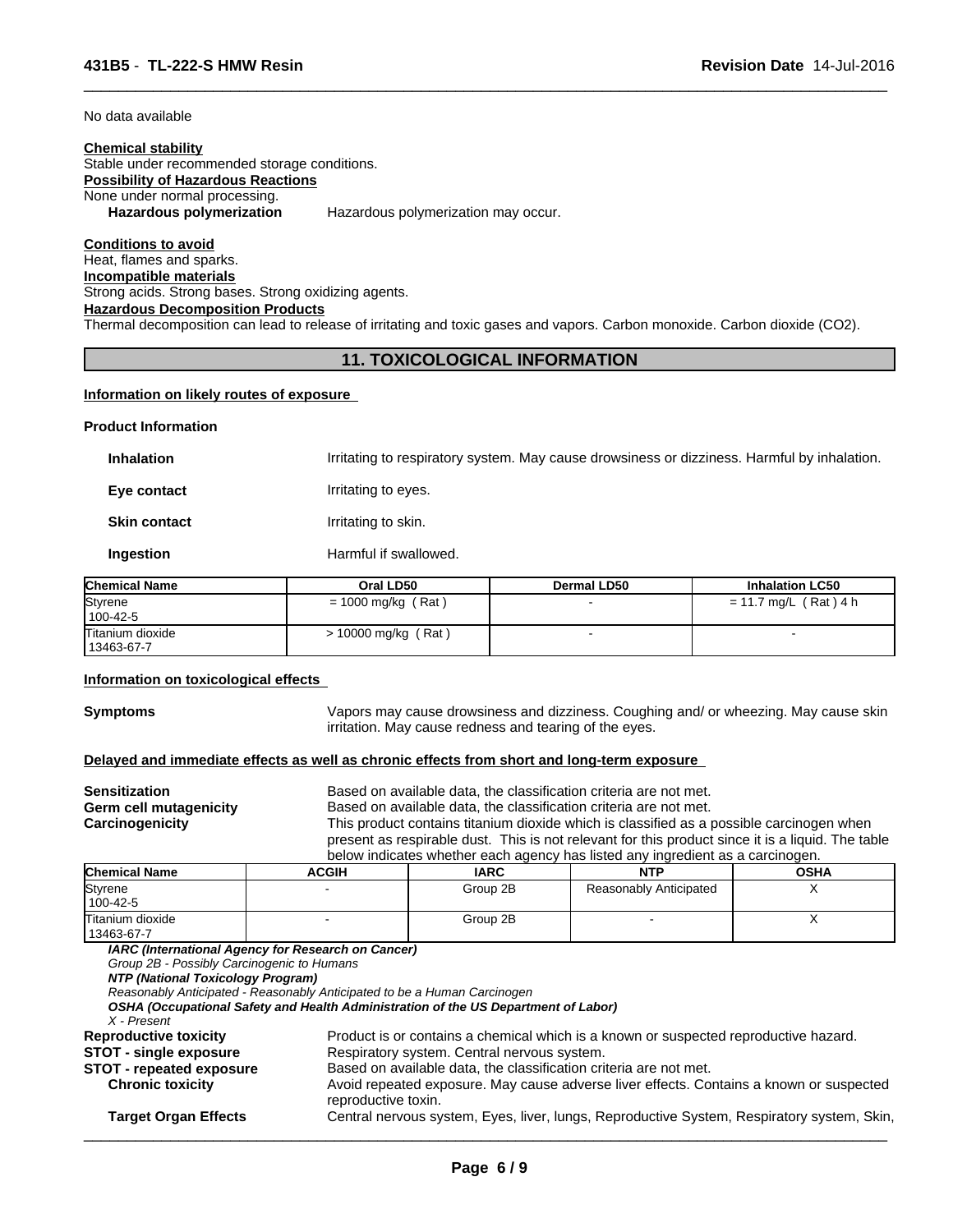Central Vascular System (CVS).

Aspiration hazard **Based on available data, the classification criteria are not met.** 

 $\overline{\phantom{a}}$  ,  $\overline{\phantom{a}}$  ,  $\overline{\phantom{a}}$  ,  $\overline{\phantom{a}}$  ,  $\overline{\phantom{a}}$  ,  $\overline{\phantom{a}}$  ,  $\overline{\phantom{a}}$  ,  $\overline{\phantom{a}}$  ,  $\overline{\phantom{a}}$  ,  $\overline{\phantom{a}}$  ,  $\overline{\phantom{a}}$  ,  $\overline{\phantom{a}}$  ,  $\overline{\phantom{a}}$  ,  $\overline{\phantom{a}}$  ,  $\overline{\phantom{a}}$  ,  $\overline{\phantom{a}}$ 

#### **Numerical measures of toxicity - Product Information**

#### **The following values are calculated based on chapter 3.1 of the GHS document** .

**ATEmix (oral)** 1,139.00 mg/kg **ATEmix (inhalation-dust/mist)** 1.95 mg/l

## **12. ECOLOGICAL INFORMATION**

#### **Ecotoxicity**

Very toxic to aquatic life with long lasting effects

73 % of the mixture consists of components(s) of unknown hazards to the aquatic environment

| <b>Chemical Name</b> | Algae/aguatic plants              | Fish                                                                  | Crustacea                             |
|----------------------|-----------------------------------|-----------------------------------------------------------------------|---------------------------------------|
| Styrene              | 1.4: 72 h Pseudokirchneriella     | 19.03 - 33.53: 96 h Lepomis                                           | $3.3 - 7.4$ : 48 h Daphnia magna mg/L |
| 100-42-5             |                                   | subcapitata mg/L EC50 0.72: 96 h   macrochirus mg/L LC50 static 58.75 | EC50                                  |
|                      | Pseudokirchneriella subcapitata   | - 95.32: 96 h Poecilia reticulata                                     |                                       |
|                      | mg/L EC50 0.46 - 4.3: 72 h        | mg/L LC50 static 6.75 - 14.5: 96 h                                    |                                       |
|                      | Pseudokirchneriella subcapitata   | Pimephales promelas mg/L LC50                                         |                                       |
|                      | mg/L EC50 static 0.15 - 3.2: 96 h | static 3.24 - 4.99: 96 h Pimephales                                   |                                       |
|                      | Pseudokirchneriella subcapitata   | promelas mg/L LC50 flow-through                                       |                                       |
|                      | mg/L EC50 static                  |                                                                       |                                       |

#### **Persistence and degradability**

No information available.

#### **Bioaccumulation**

| <b>Chemical Name</b> | coefficient<br>.<br><b>Partition</b> |
|----------------------|--------------------------------------|
| Styrene              | 2.95                                 |
| 100-42-5             |                                      |

#### **Other adverse effects**

No information available

#### **13. DISPOSAL CONSIDERATIONS**

| Waste treatment methods<br>Disposal of wastes | This material, as supplied, is a hazardous waste according to federal regulations (40 CFR<br>261). |
|-----------------------------------------------|----------------------------------------------------------------------------------------------------|
| <b>Contaminated packaging</b>                 | Do not reuse container.                                                                            |
| <b>US EPA Waste Number</b>                    | D001                                                                                               |
|                                               |                                                                                                    |

This product contains one or more substances that are listed with the State of California as a hazardous waste.

| <b>Chemical Name</b>                  | California<br>a Hazardous Waste Status |
|---------------------------------------|----------------------------------------|
| Styrene                               | Toxic                                  |
| $,0 - 42 - F$<br>n <sub>0</sub><br>vv | 'ኅnitable                              |

# **14. TRANSPORT INFORMATION**

| UN/ID no             | UN1263 |
|----------------------|--------|
| Proper shipping name | Paint  |
| <b>Hazard Class</b>  |        |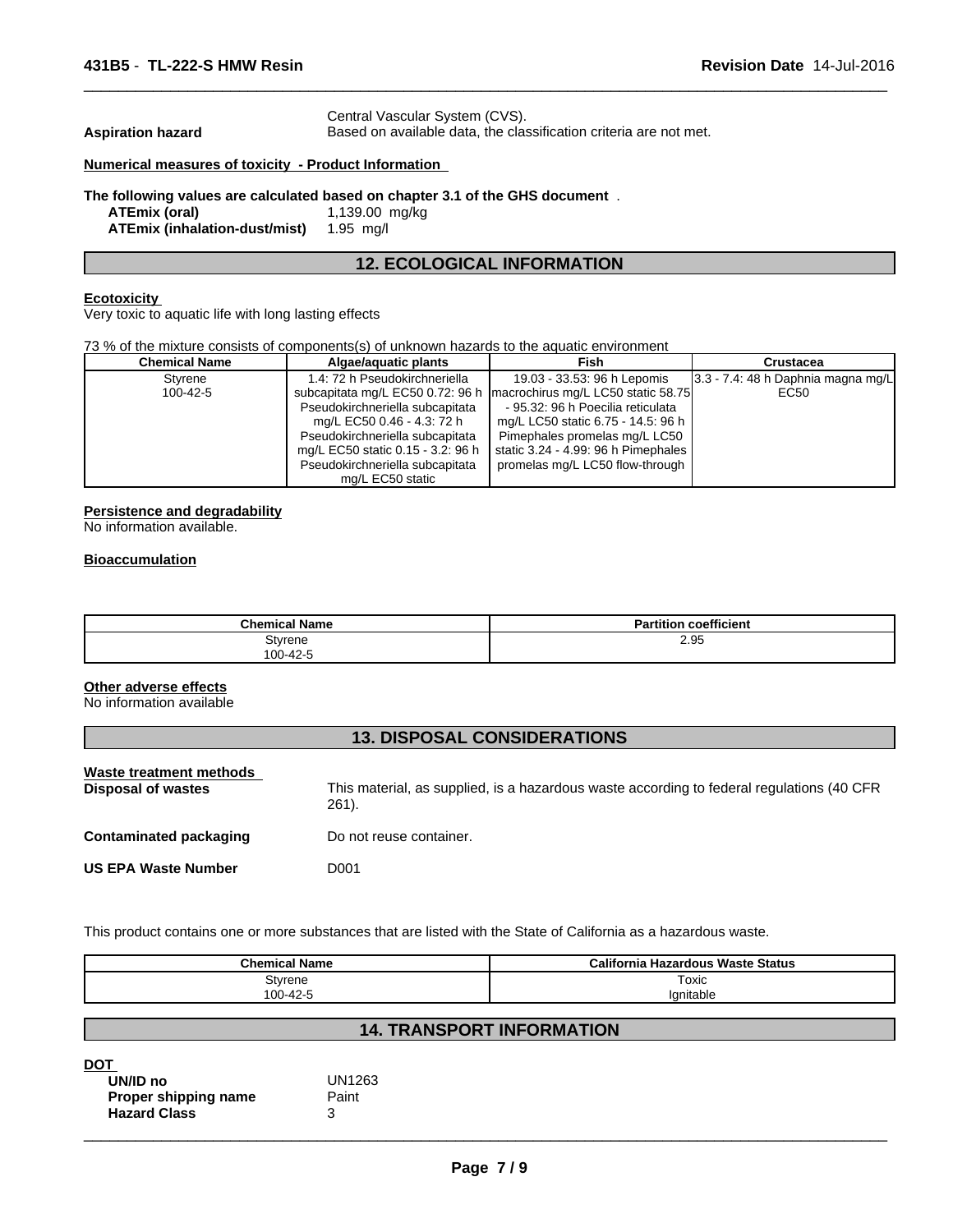| <b>Packing Group</b><br><b>Special Provisions</b><br><b>Description</b><br><b>Emergency Response Guide</b><br><b>Number</b> | Ш<br>B1, B52, IB3, T2, TP1, TP29<br>UN1263, Paint, 3, III<br>128 |
|-----------------------------------------------------------------------------------------------------------------------------|------------------------------------------------------------------|
| TDG                                                                                                                         |                                                                  |
| UN/ID no                                                                                                                    | UN1263                                                           |
| Proper shipping name                                                                                                        | Paint                                                            |
| <b>Hazard Class</b>                                                                                                         | 3                                                                |
| <b>Packing Group</b>                                                                                                        | Ш                                                                |
| <b>Description</b>                                                                                                          | UN1263, Paint, 3, III                                            |
|                                                                                                                             |                                                                  |
| IATA                                                                                                                        |                                                                  |
| UN/ID no                                                                                                                    | UN1263                                                           |
| Proper shipping name                                                                                                        | Paint                                                            |
| <b>Hazard Class</b>                                                                                                         | 3                                                                |
| <b>Packing Group</b>                                                                                                        | III                                                              |
| <b>ERG Code</b>                                                                                                             | 3L                                                               |
| <b>Special Provisions</b>                                                                                                   | A3, A72, A192                                                    |
| <b>Description</b>                                                                                                          | UN1263, Paint, 3, III                                            |
| <b>IMDG</b>                                                                                                                 |                                                                  |
| UN/ID no                                                                                                                    | UN1263                                                           |
| Proper shipping name                                                                                                        | Paint                                                            |
| <b>Hazard Class</b>                                                                                                         | 3                                                                |
| <b>Packing Group</b>                                                                                                        | Ш                                                                |
| EmS-No                                                                                                                      | $F-E. S-E$                                                       |
| <b>Special Provisions</b>                                                                                                   | 163, 223, 955                                                    |
| <b>Description</b>                                                                                                          | UN1263, Paint, 3, III (27°C c.c.)                                |

# **15. REGULATORY INFORMATION**

 $\overline{\phantom{a}}$  ,  $\overline{\phantom{a}}$  ,  $\overline{\phantom{a}}$  ,  $\overline{\phantom{a}}$  ,  $\overline{\phantom{a}}$  ,  $\overline{\phantom{a}}$  ,  $\overline{\phantom{a}}$  ,  $\overline{\phantom{a}}$  ,  $\overline{\phantom{a}}$  ,  $\overline{\phantom{a}}$  ,  $\overline{\phantom{a}}$  ,  $\overline{\phantom{a}}$  ,  $\overline{\phantom{a}}$  ,  $\overline{\phantom{a}}$  ,  $\overline{\phantom{a}}$  ,  $\overline{\phantom{a}}$ 

| <b>International Inventories</b> |          |  |
|----------------------------------|----------|--|
| <b>TSCA</b>                      | Complies |  |
| <b>DSL/NDSL</b>                  | Complies |  |
| <b>EINECS/ELINCS</b>             | Complies |  |
| <b>IECSC</b>                     | Complies |  |
| <b>KECL</b>                      | Complies |  |
| <b>PICCS</b>                     | Complies |  |
| <b>AICS</b>                      | Complies |  |

**Legend:** 

**TSCA** - United States Toxic Substances Control Act Section 8(b) Inventory

**DSL/NDSL** - Canadian Domestic Substances List/Non-Domestic Substances List

**EINECS/ELINCS** - European Inventory of Existing Chemical Substances/European List of Notified Chemical Substances

**ENCS** - Japan Existing and New Chemical Substances

**IECSC** - China Inventory of Existing Chemical Substances

**KECL** - Korean Existing and Evaluated Chemical Substances

**PICCS** - Philippines Inventory of Chemicals and Chemical Substances

**AICS** - Australian Inventory of Chemical Substances

#### **US Federal Regulations**

#### **SARA 313**

Section 313 of Title III of the Superfund Amendments and Reauthorization Act of 1986 (SARA). This product contains a chemical or chemicals which are subject to the reporting requirements of the Act and Title 40 of the Code of Federal Regulations, Part 372

| <b>Chemical Name</b>           |     | <b>SARA 313 - Threshold Values %</b> |  |
|--------------------------------|-----|--------------------------------------|--|
| Styrene - 100-42-5             |     |                                      |  |
| SARA 311/312 Hazard Categories |     |                                      |  |
| Acute health hazard            | Yes |                                      |  |
| <b>Chronic Health Hazard</b>   | Yes |                                      |  |
|                                |     |                                      |  |